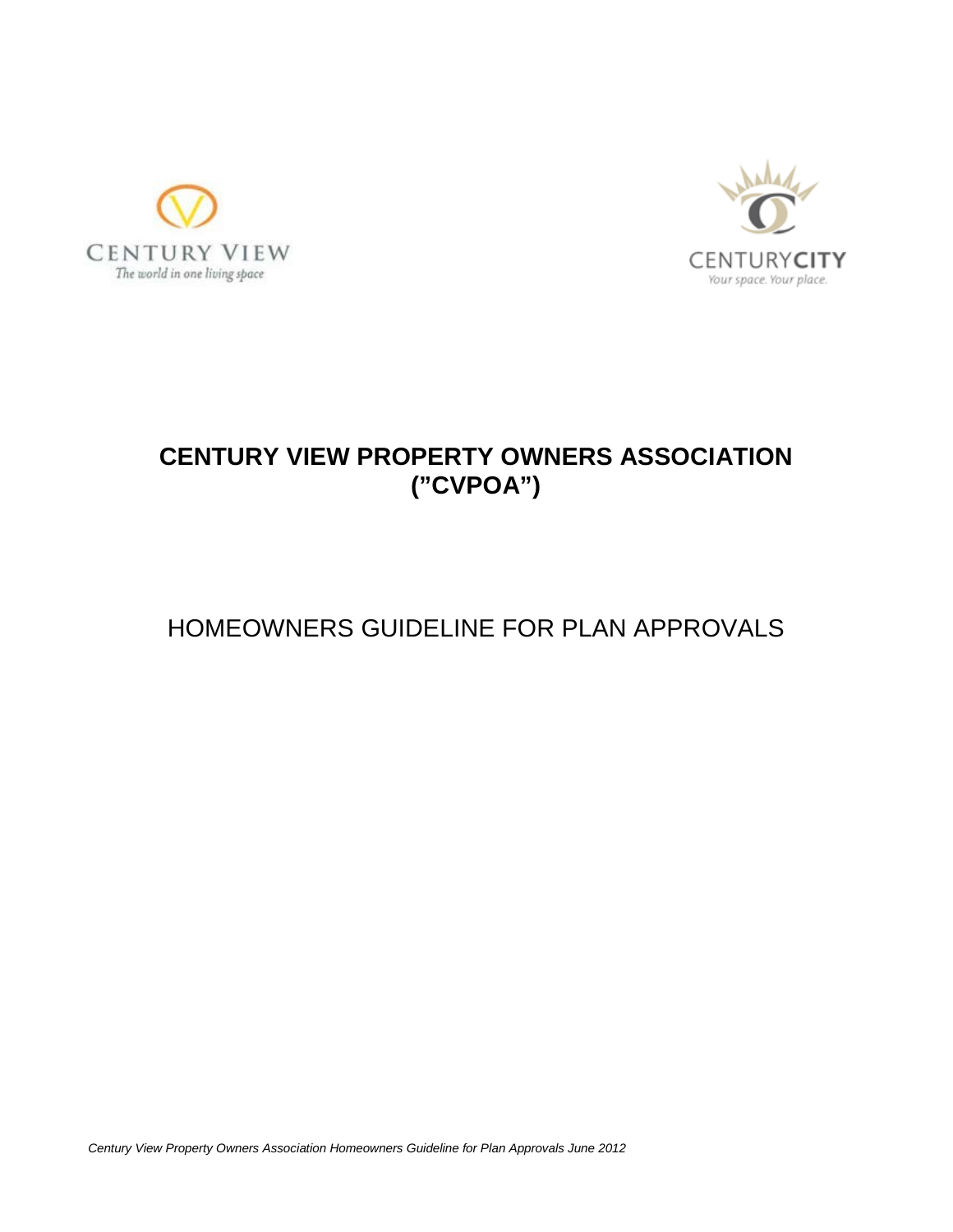# **When is it necessary to submit plans for approval?**

It is a requirement of the Constitution of the Century View Property Owners Association (CVPOA) and by the complex's Design Guidelines. Also as required by the Century City Property Owners Association (CCPOA) Rules and Regulations and the Law as administered by the City Council of the City of Cape Town.

Basically that includes every building alteration, addition, and any new construction. It applies usually to changes to existing exterior of buildings, but also applies to gardens, boundary walls (including vibrecrete) and swimming pools.

# **The responsibility of Homeowners who are applying for approval**

- They are fully responsible for their own property, and must consider other Homeowners' rights.
- Appoint an appropriate professional or technician to prepare the plan according to the law, if necessary.
- Work within the Law the Cape Town Zoning Scheme, the Land Use Planning Act and the National Building Regulations (see Notes).
- Comply with the CVPOA Design Guidelines.
- Comply with the CCPOA Rules and Regulations including the Urban Design Framework.
- Comply with the CVPOA Contractors Agreement.
- Submit drawings which comply with the requirements of the National Building Regulation and/or the City of Cape Town.
- Submit those drawings, illustrations and other relevant documents by e-mail in digital format in accordance with the CCPOA.
- Directives will be channelled to the CVPOA for consideration and approval.
- Pay the stipulated CCPOA scrutiny fee in advance.

# **The responsibilities of the CVPOA**

- The CVPOA is responsible for the overall property and represent the interests of both the applicant and the rest of the Homeowners.
- Maintain an up to date set of approved CVPOA Design Guidelines.
- Any changes must be submitted to the CCPOA and Design Review Committee (DRC) for comment and approval.
- The CVPOA Design Guidelines must be available to all Homeowners, the CCPOA and DRC.
- The CVPOA Design Guidelines must outline a procedure for submission of plans.
- The CVPOA may appoint specialists to assist them execute their responsibilities generally and to adjudicate proposals.

# **The responsibilities of the Board of Trustees of the CVPOA**

- Approve or not approve the proposals, and specifically the drawings, in terms of the CVPOA Design Guidelines under the CVPOA Constitution.
- Where the CVPOA Design Guidelines are silent and depending on the CVPOA Rules & Regulations, the Board of Trustees may approve a proposal only once the CVPOA Design Guidelines have been adopted at a general meeting of their CVPOA.
- Call for assistance from professionals to arrive at their decision where a proposal is complex or controversial, or may be a source of dispute between Homeowners.
- It is not necessary for a Trustee to be a built environment professional. An ordinary land owner applying common sense to the application of the guidelines is ideal.

# **The responsibilities of the Managing Agent who is acting for the CVPOA**

- Assist the CVPOA to undertake their responsibilities and ensure the smooth flow of documents.
- Managing agents do not approve proposals on behalf of the CVPOA unless specifically mandated to do so.